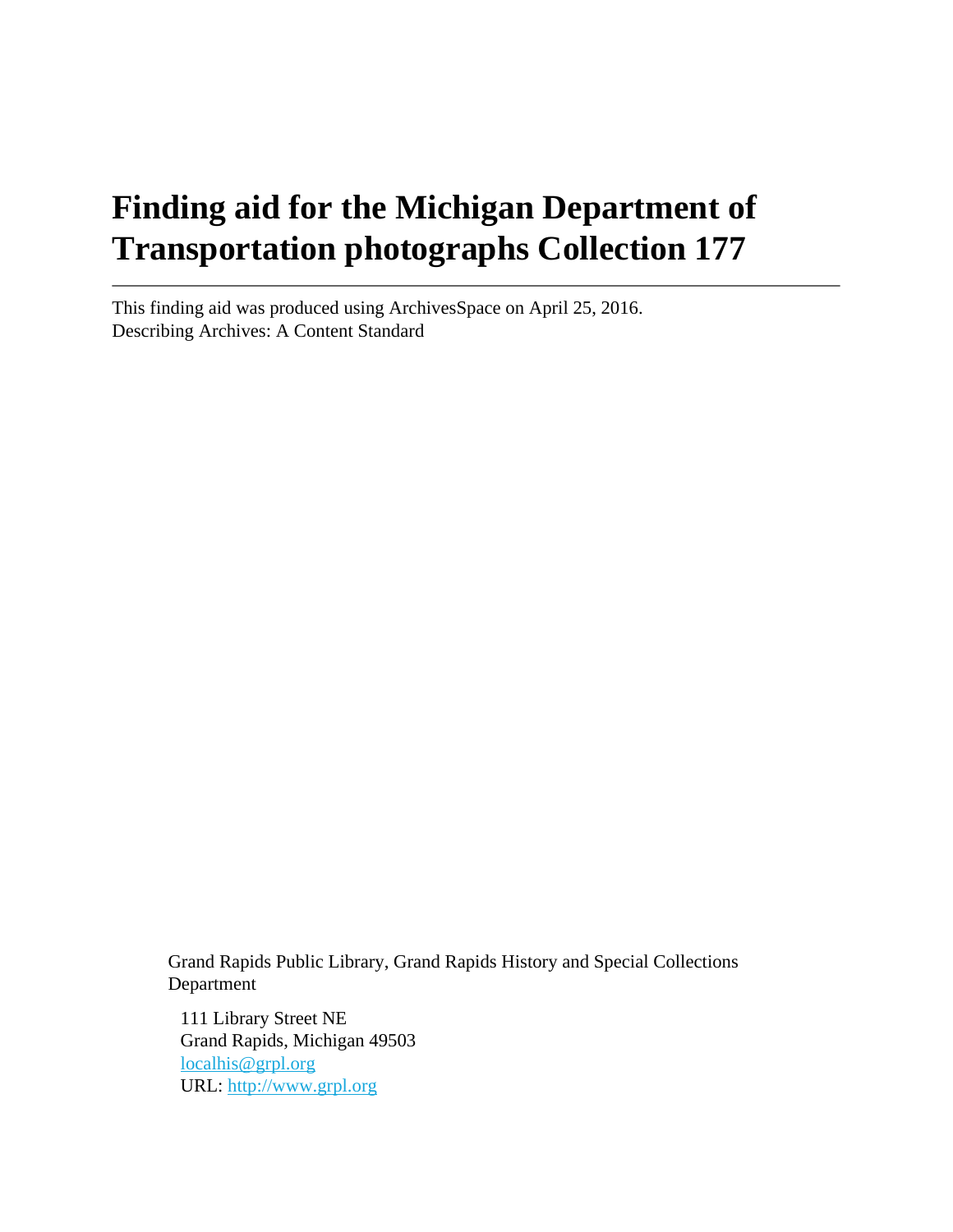# <span id="page-1-0"></span>**Table of Contents**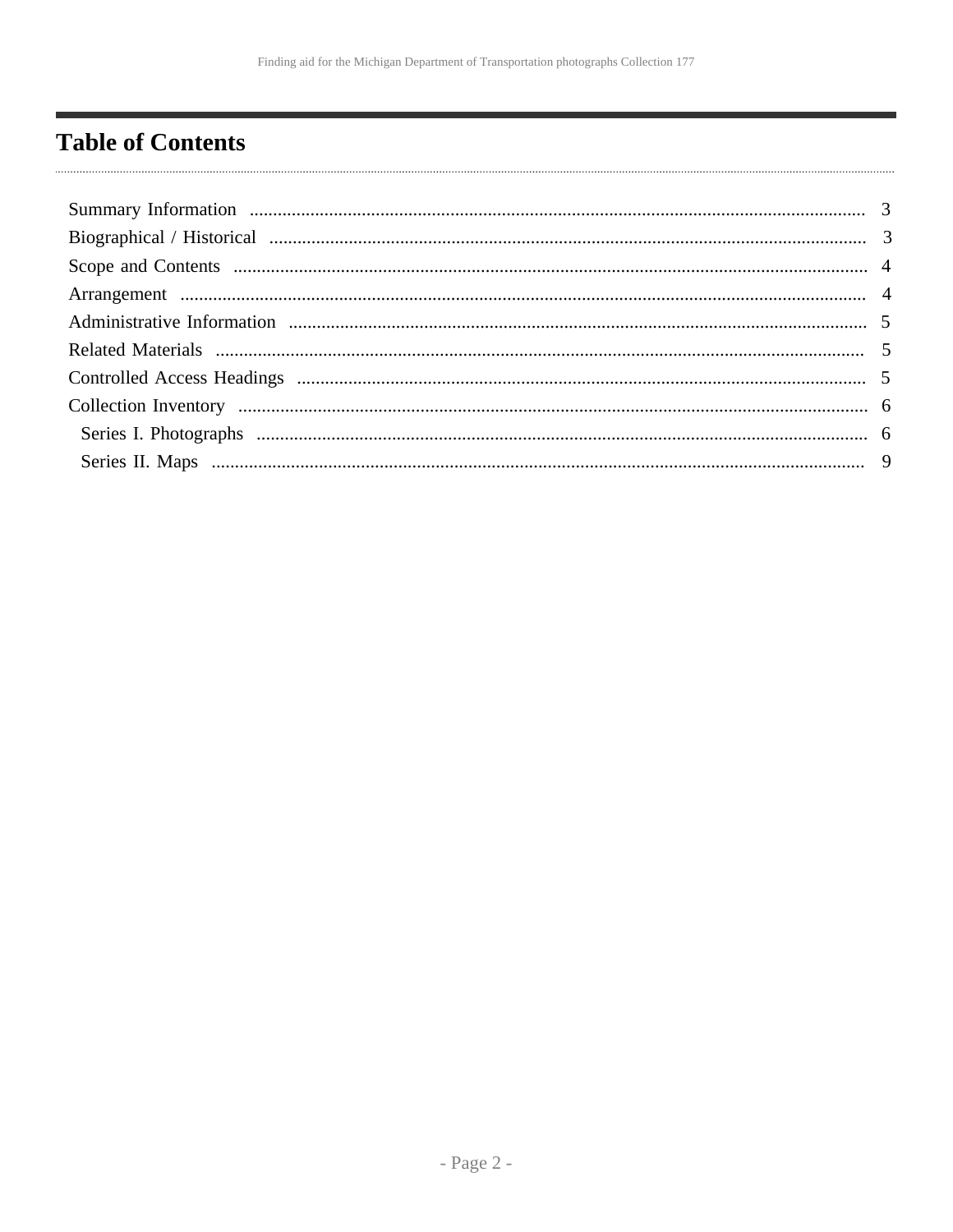### <span id="page-2-0"></span>**Summary Information**

| <b>Repository:</b>                  | Grand Rapids Public Library, Grand Rapids History and Special<br><b>Collections Department</b>                                                                                                                                                                                                                                                                                                                                                                                                                                                                                              |  |
|-------------------------------------|---------------------------------------------------------------------------------------------------------------------------------------------------------------------------------------------------------------------------------------------------------------------------------------------------------------------------------------------------------------------------------------------------------------------------------------------------------------------------------------------------------------------------------------------------------------------------------------------|--|
| <b>Creator:</b>                     | Michigan. Dept. of Transportation                                                                                                                                                                                                                                                                                                                                                                                                                                                                                                                                                           |  |
| <b>Title:</b>                       | Michigan Department of Transportation photographs                                                                                                                                                                                                                                                                                                                                                                                                                                                                                                                                           |  |
| ID:                                 | Collection 177                                                                                                                                                                                                                                                                                                                                                                                                                                                                                                                                                                              |  |
| Date [inclusive]:                   | 1960-1962                                                                                                                                                                                                                                                                                                                                                                                                                                                                                                                                                                                   |  |
| <b>Physical Description:</b>        | 0.71 Linear Feet Two boxes                                                                                                                                                                                                                                                                                                                                                                                                                                                                                                                                                                  |  |
| Language of the<br><b>Material:</b> | English                                                                                                                                                                                                                                                                                                                                                                                                                                                                                                                                                                                     |  |
| Abstract:                           | The Michigan Department of Transportation (MDOT) photograph<br>collection contains photographs of buildings in Grand Rapids,<br>Michigan shortly before they were demolished for the construction of<br>US 131 and I 196 expressways (1960-1962). This is only a sampling<br>of the buildings that were razed, not a complete documentation. The<br>images in the collection are copies taken from original negatives held<br>by the Michigan Department of Transportation. Accompanying the<br>images are photocopies of maps which act as keys to the location of the<br>buildings razed. |  |

**^** [Return to Table of Contents](#page-1-0)

# <span id="page-2-1"></span>**Biographical / Historical**

In 1951, Charles M. Ziegler, State Highway Commissioner, announced that the proposed north-south US-131 state highway would be routed directly through downtown Grand Rapids and that planning for its construction would begin in the next year. It was suggested that a route west of the Grand River was chosen in order to avoid the costly acquisition of valuable property on the east bank of the Grand River. The State Highway Commission responded that the West Side routing between Turner/Mt. Vernon and Scribner Ave. was chosen because traffic studies had concluded that the greatest amount of traffic was in the flow between Northwest and South.

In August, 1957, Keith M. Honey, Grand Rapids City Planning Director pointed out that many families might be hurt by the demolition necessitated by this routing. In an exhaustive study of the possible effects of the expressway route, Honey showed that around 800 dwellings would need to be razed and an additional 600 would be isolated between the expressway and the river. Honey sought federal aid in an urban renewal project to assist these people and gave the work a high priority.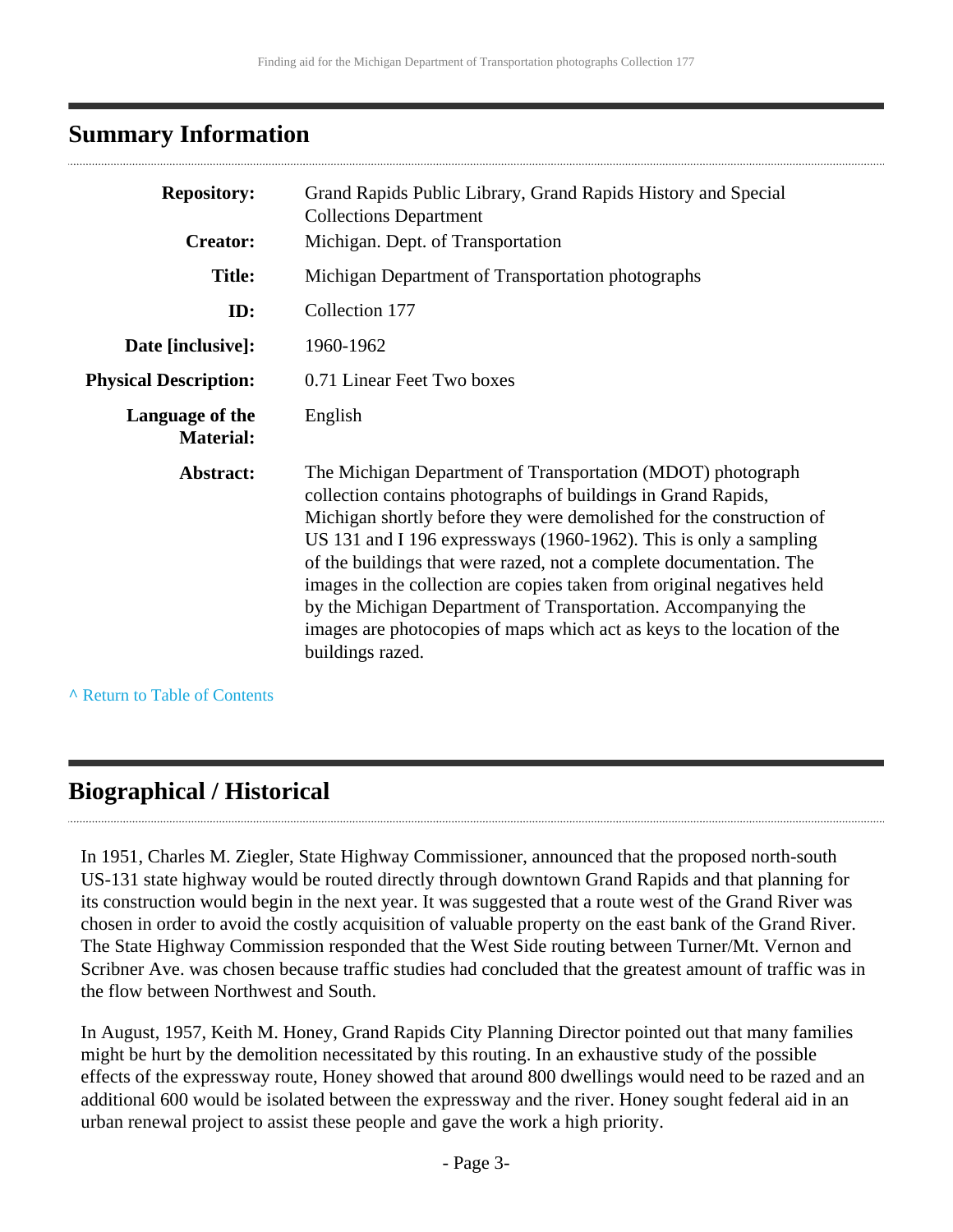In September 1957, in response to comments by 1st ward City Commissioners Bernard S. Barto and Stanley J. Davis, Honey requested that the route be shifted further east, between Scribner and Front Ave. This routing would have a smaller negative impact on community. John C. Mackie, City Highway Commissioner, and Paul Goebel, Mayor, had determined that Honey's proposed routing would make the construction of the interchange with the proposed US 16 (now I 196) far too costly because it would be too near the river. The east-west routing of US 16 expressway was still tentative at this time, but would most likely be built through the center of residential, industrial and commercial areas on both sides of the river. As a result of Honey's efforts, however, a large number of West Side residents and property owners were able to get more equitable assessments and hence better prices for their homes.

By 1960, all property needed for the construction of US-131 through Grand Rapids had been condemned. By 1962, all necessary property for I-196 through Grand Rapids had been condemned. Construction began shortly afterward.

**^** [Return to Table of Contents](#page-1-0)

# <span id="page-3-0"></span>**Scope and Contents**

The collection contains photographs of the exteriors and occasionally interiors of 44 buildings or sets of buildings removed for the construction of US-131 and I-196 expressways. The buildings photographed were mostly located on the West Side of the Grand River in the area bounded by Mt. Vernon, Turner and Scribner Ave. (removed for US-131), but there are photos of several other buildings on either side of the river (removed for I-196).

The photographs depict the buildings abandoned or nearly abandoned, shortly before they were razed. Many buildings already leveled can be seen in the background of some of the photographs. The collection is arranged geographically by address and alphabetically by street name.

**^** [Return to Table of Contents](#page-1-0)

# <span id="page-3-1"></span>**Arrangement**

Also included is a system of maps that can be used to precisely locate the buildings pictured in the collection. If you are looking for the location of a building included in the collection, refer to the map that corresponds to the number indicated on the folder or in the finding aid. The number is written in green in the upper-right corner of the map. On the appropriate map, the buildings depicted are highlighted and their folder number is written in the highlighted area. Also included are three primary maps to demonstrate broader location. A current map of the area is also included with the pictured areas highlighted.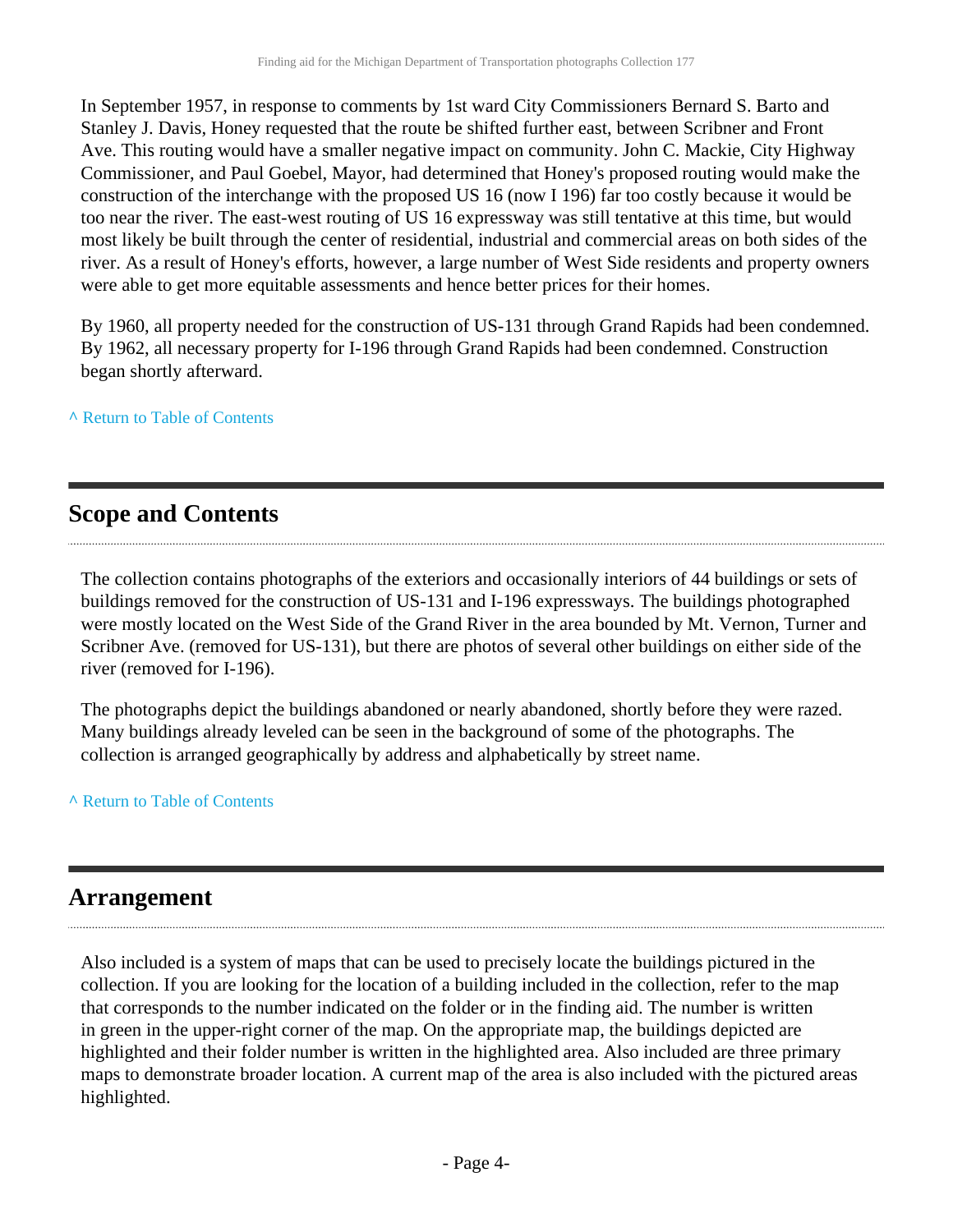#### **^** [Return to Table of Contents](#page-1-0)

### <span id="page-4-0"></span>**Administrative Information**

#### **Publication Statement**

Grand Rapids Public Library, Grand Rapids History and Special Collections Department

111 Library Street NE Grand Rapids, Michigan 49503 [localhis@grpl.org](mailto:localhis@grpl.org) URL:<http://www.grpl.org>

### **Immediate Source of Acquisition**

Michigan Department of Transportation, accession number 00.000

**^** [Return to Table of Contents](#page-1-0)

### <span id="page-4-1"></span>**Related Materials**

#### **Related Materials**

Collection 240 has some maps, drawings or guides regarding the construction and access to US 131 and I 196. Included are those from the Michigan State Highway Department.

Collection 132 has Michigan Department of Transportation reports on bridge/street constructions over the Grand River.

**^** [Return to Table of Contents](#page-1-0)

### <span id="page-4-2"></span>**Controlled Access Headings**

- photographs
- West Side (Grand Rapids, Mich.)
- Express highways -- Michigan -- History -- 20th century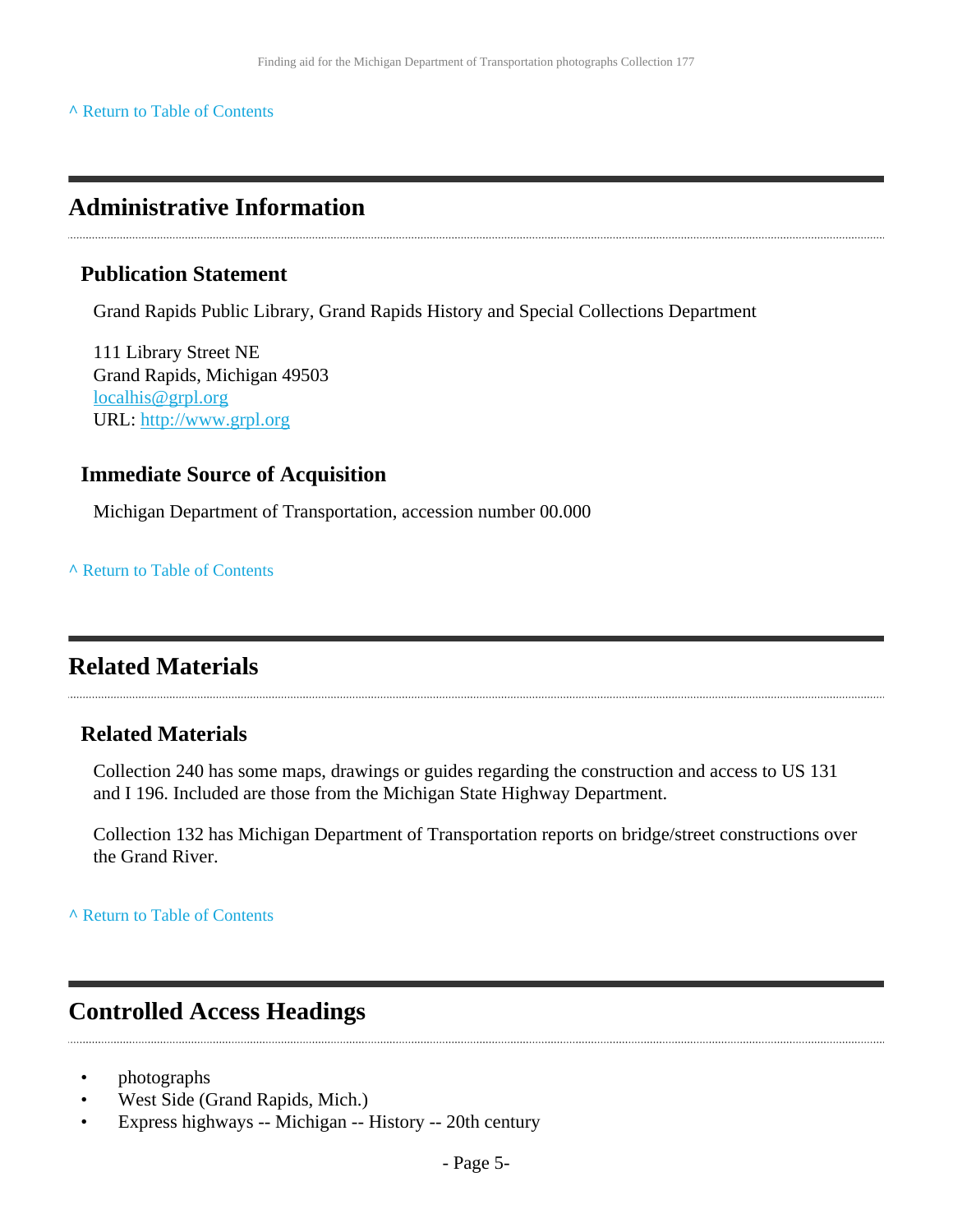- Highway planning -- Michigan -- Grand Rapids
- Urban renewal -- Michigan -- Grand Rapids
- Michigan. Dept. of Transportation
- Michigan. Dept. of Transportation

# <span id="page-5-0"></span>**Collection Inventory**

### <span id="page-5-1"></span>**Series I. Photographs**

| <b>Title/Description</b>                                                            | <b>Instances</b>    |
|-------------------------------------------------------------------------------------|---------------------|
| 1053 First St. NW [Wallin Congregational Church], 1962.; Map<br>number 6; Print 498 | Box 1               |
|                                                                                     | Folder 1            |
| 1055 First St. NW, 1962.; Map number 1; Print 498                                   | Box 1               |
|                                                                                     | Folder <sub>2</sub> |
| 338 Fifth St. NW, 1960.; Map number 10; Print 494                                   | Box 1               |
|                                                                                     | Folder 3            |
| 336 Eighth St. NW, 1960.; Map number 2; Print 488                                   | Box 1               |
|                                                                                     | Folder 4            |
| 301 Ann St. NW [Dry-Mix Crete+Supply Co.], 1960; Map                                | Box 1               |
| number 2; Print n/a                                                                 | Folder 5            |
| 343-345-347 Blumrich St. NW, 1960.; Map number 3; Print 520                         | Box 1               |
|                                                                                     | Folder 6            |
| 1215 Bridge St. NW, 1962.; Map number 1; Print 496                                  | Box 1               |
|                                                                                     | Folder <sub>7</sub> |
| 508 521 Front Ave. NW, 1960.; Map number 12; Print 496                              | Box 1               |
|                                                                                     | Folder <sub>8</sub> |
| 2 Hastings St. NE [Hastings St. Christian School]1, 1961; Map<br>number 2; Print 34 | Box 1               |
|                                                                                     | Folder 9            |
| 10 Hastings St. NE, 1961.; Map number 2; Print 34                                   | Box 1               |
|                                                                                     | Folder 10           |
| 328-330-332-334 Leonard St. NW, 1960.; Map number 7; Print<br>483                   | Box 1               |
|                                                                                     | Folder 11           |
| 338-340 Leonard St. NW, 1960.; Map number 5; Print 483                              | Box 1               |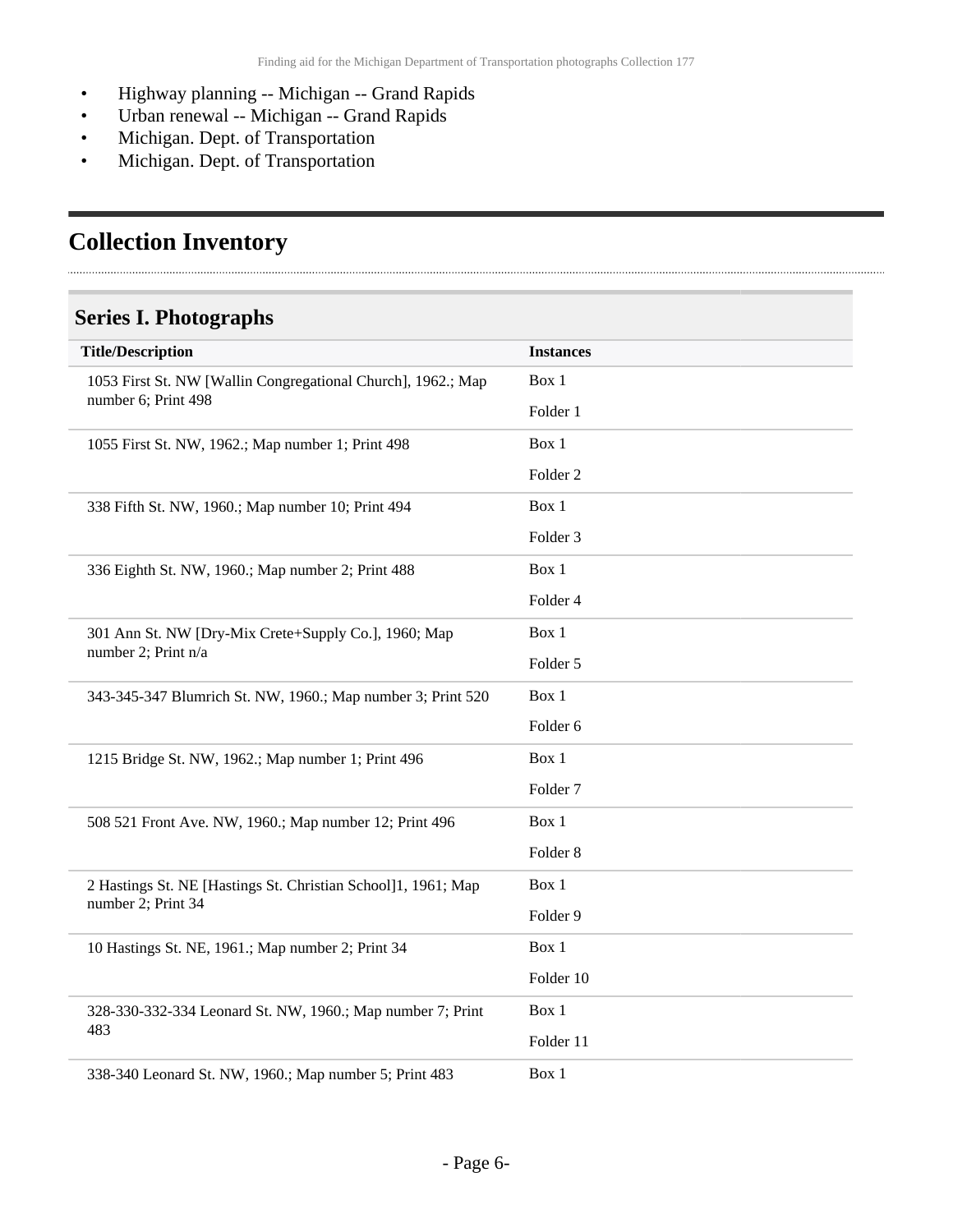|                                                                                       | Folder 12            |
|---------------------------------------------------------------------------------------|----------------------|
| 501-505 Monroe Ave. NW [Michigan Express Inc.], 1961.; Map<br>number 4; Print 33      | Box 1                |
|                                                                                       | Folder 13            |
| 300-304 Mount Vernon NW, 1960.; Map number 5; Print 520                               | Box 1                |
|                                                                                       | Folder 14            |
| 412 Ottawa Ave. NW [Arctic Ponce De Leon Water Co.], 1961.;<br>Map number 2; Print 34 | Box 1                |
|                                                                                       | Folder 15            |
| 414 Scribner Ave. NW, 1960. [10 fnd. 4/2000]; Map number 11;<br>Print 508             | Box 1                |
|                                                                                       | Folder 16            |
| 416 Scribner Ave. NW [Merchants Business], 1960.; Map<br>number 44; Print 508         | Box 1                |
|                                                                                       | Folder 17            |
| 418 Scribner Ave. NW [Viola Apts.], 1960.; Map number 54;                             | Box 1                |
| Print 508                                                                             | Folder 18            |
| 420 Scribner Ave. NW [Universal Tool and Cutter Grinding Co.],                        | Box 1                |
| 1960.; Map number 34; Print 508                                                       | Folder 19            |
| 518 Scribner Ave. NW [West Side Ladies Literary Club], 1960.;                         | Box 1                |
| Map number 5; Print 508                                                               | Folder <sub>20</sub> |
| 529 Scribner Ave. NW [Rauschenberger-Walcott Funeral Home],                           | Box 1                |
| 1960. ; Map number 5; Print 508                                                       | Folder 21            |
| 661 Scribner Ave. NW, 1960.; Map number 2; Print 494                                  | Box 1                |
|                                                                                       | Folder <sub>22</sub> |
| 665 Scribner Ave. NW, 1960.; Map number 2; Print 494                                  | Box 1                |
|                                                                                       | Folder 23            |
| 669 Scribner Ave. NW, 1960.; Map number 2; Print 494                                  | Box 1                |
|                                                                                       | Folder 24            |
| 707 Scribner Ave. NW, 1960.; Map number 2; Print 494                                  | Box 1                |
|                                                                                       | Folder 25            |
| 709 Scribner Ave. NW, 1960.; Map number 2; Print 494                                  | Box 1                |
|                                                                                       | Folder 26            |
| 729-731 Scribner Ave. NW, 1960.; Map number 2; Print 494                              | Box 1                |
|                                                                                       | Folder 27            |
| 1345+1351 Scribner Ave. NW, 1960.; Map number 2; Print 570                            | Box 1                |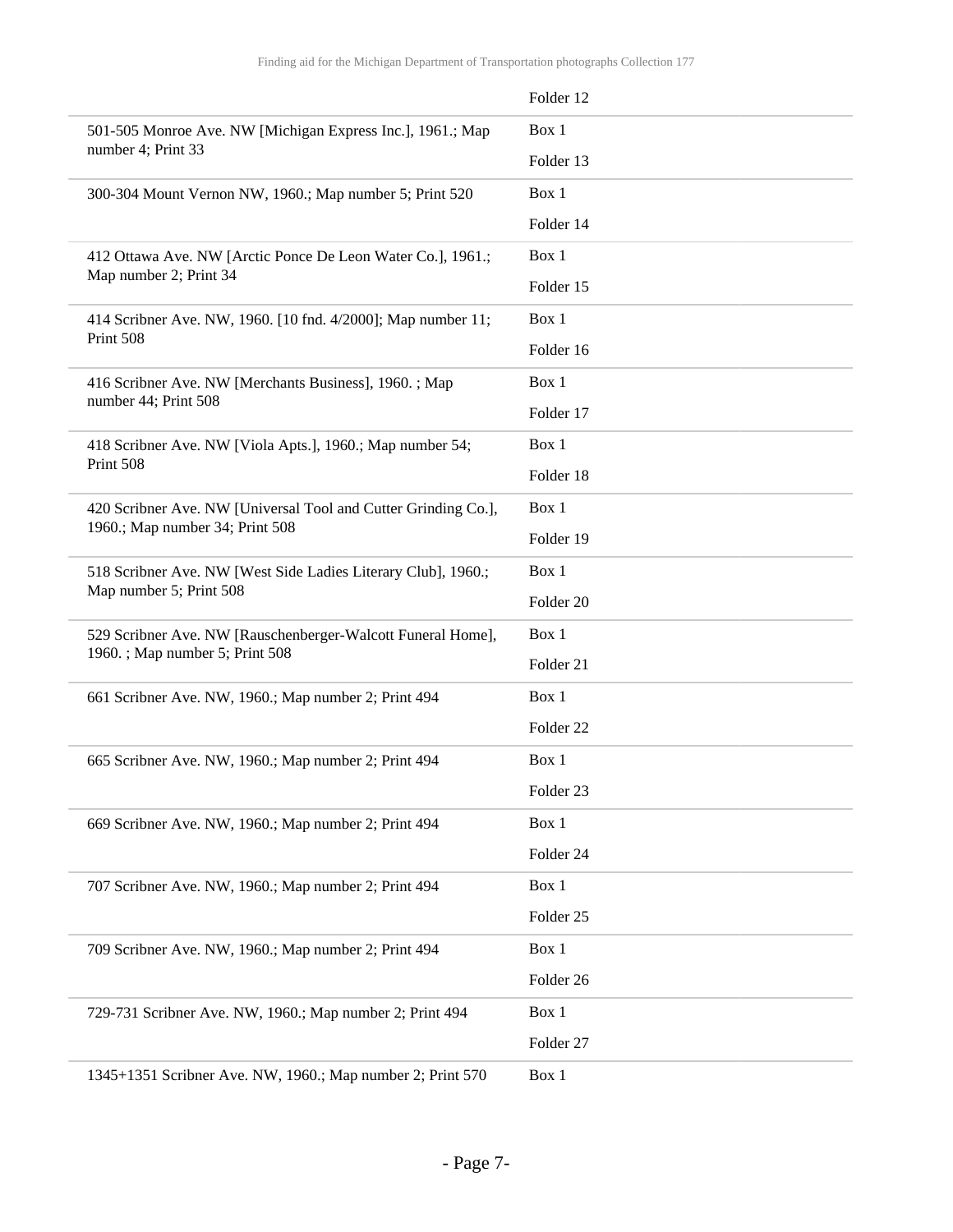|                                                                                                        | Folder 28 |
|--------------------------------------------------------------------------------------------------------|-----------|
| 543 Stocking Ave. NW [State Theatre], 1962.; Map number 4;<br>Print 501                                | Box 1     |
|                                                                                                        | Folder 29 |
| 600+606 Turner Ave./335 Third St. NW, 1960; Map number 2;<br>Print 504                                 | Box 1     |
|                                                                                                        | Folder 30 |
| 610 Turner Ave. NW [St. Paul's Memorial Episcopal Church],<br>1960.; Map number 2; Print 504           | Box 1     |
|                                                                                                        | Folder 31 |
| 624+626 Turner Ave. NW, 1960.; Map number 2; Print 504                                                 | Box 1     |
|                                                                                                        | Folder 32 |
| 650-52 Turner Ave./341 Fourth St. NW, 1960.; Map number 12;<br>Print 504                               | Box 1     |
|                                                                                                        | Folder 33 |
| 846-848 Turner Ave. NW, 1960.; Map number 2; Print 504                                                 | Box 1     |
|                                                                                                        | Folder 34 |
| 902+906 Turner Ave. NW, 1960.; Map number 2; Print 487                                                 | Box 1     |
|                                                                                                        | Folder 35 |
| 1010 Turner Ave. NW, 1960.; Map number 2; Print 484                                                    | Box 1     |
|                                                                                                        | Folder 36 |
| 1034, 1040, 1044-8 Turner Ave. NW [Netherlands Reformed                                                | Box 1     |
| Church], 1960.; Map number 3; Print 484                                                                | Folder 37 |
| 1326-1328-1336-1338 Turner Ave. NW, 1960.; Map number 4;<br>Print 570                                  | Box 1     |
|                                                                                                        | Folder 38 |
| 1536-1538 Turner Ave. NW, 1960.; Map number 6; Print 559                                               | Box 1     |
|                                                                                                        | Folder 39 |
| 1572 Turner Ave. NW [Quality Lumber and Fuel Co.], 1960.;<br>Map number 3; Print 554                   | Box 1     |
|                                                                                                        | Folder 40 |
| 1600 Turner Ave. NW [Grand Rapids Gravel Co. Turner Concrete<br>Plant], 1960.; Map number 2; Print 554 | Box 1     |
|                                                                                                        | Folder 41 |
| 1620 Turner Ave. NW [Decker Steel Co.], 1960.; Map number 2;<br>Print 554                              | Box 1     |
|                                                                                                        | Folder 42 |
| 1700 Turner Ave. NW [Morris Zuckerman Metal Co.], 1960.;<br>Map number 2; Print 553                    | Box 1     |
|                                                                                                        | Folder 43 |
| 402-404-406-408 Valley Ave. NW [Lincoln Cleaners], 1962.;<br>Map number 1; Print 496                   | Box 1     |